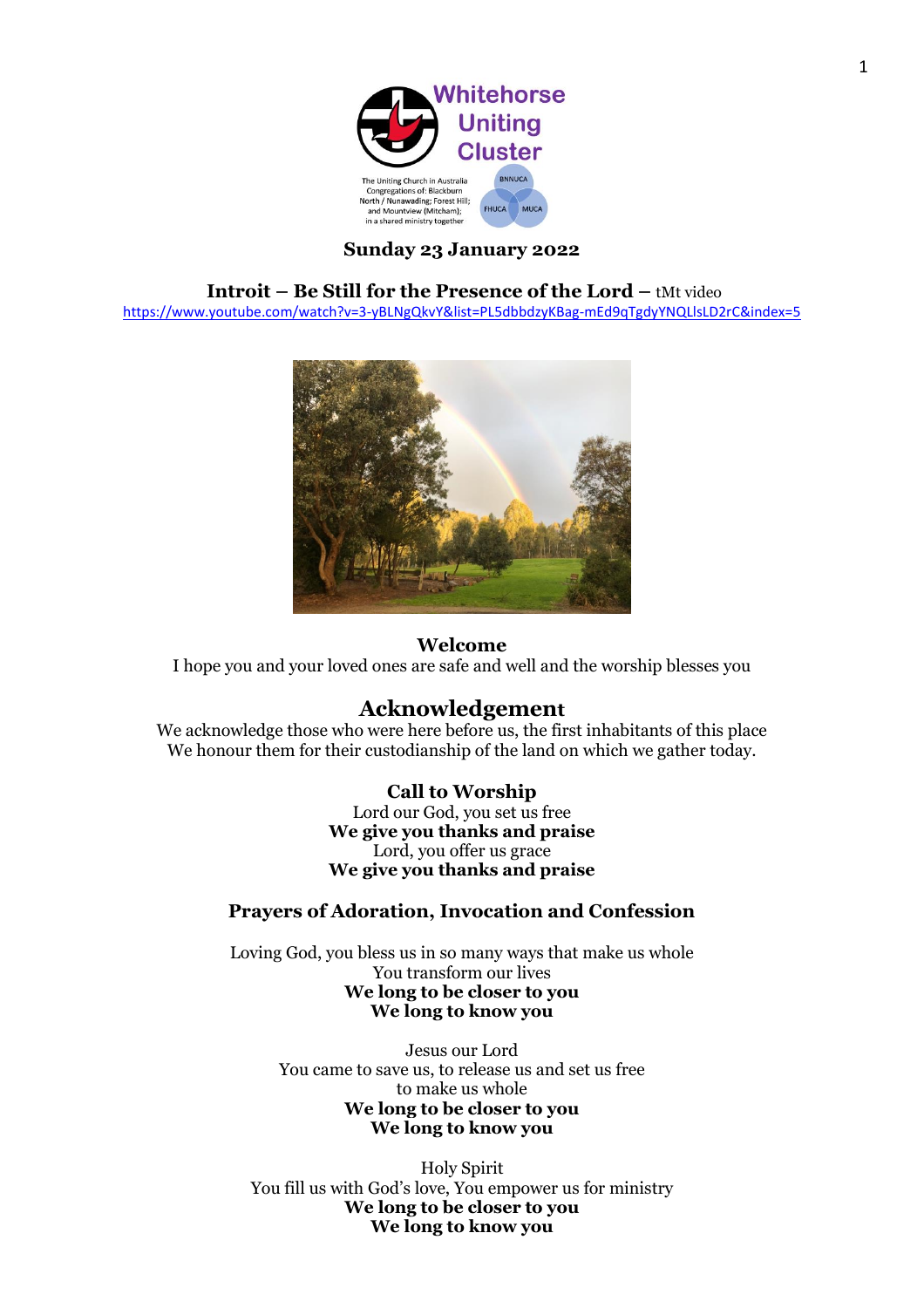Come upon us Holy Spirit Open our hearts so we may be saved, forgiven, made whole, empowered for ministry. **Come Holy Spirit, come upon us**

Loving God, Father, Son and Holy Spirit, We thank you for the gift of forgiveness For your grace and release from all that binds us and oppresses us

> **Forgive us Set us free Make us whole We ask this in Jesus' name, amen**



## **Kumbaya my Lord – The Seekers 2009**

Judith Durham and the Seekers <https://youtu.be/bYJMtn6IJeE>

# **Readings – Luke 4:14-21**

**<sup>14</sup>** Then Jesus, filled with the power of the Spirit, returned to Galilee, and a report about him spread through all the surrounding country. **<sup>15</sup>** He began to teach in their synagogues and was praised by everyone.

The Rejection of Jesus at Nazareth

**<sup>16</sup>** When he came to Nazareth, where he had been brought up, he went to the synagogue on the sabbath day, as was his custom. He stood up to read, **<sup>17</sup>** and the scroll of the prophet Isaiah was given to him. He unrolled the scroll and found the place where it was written:

**<sup>18</sup>** "The Spirit of the Lord is upon me, because he has anointed me to bring good news to the poor. He has sent me to proclaim release to the captives and recovery of sight to the blind, to let the oppressed go free, **<sup>19</sup>** to proclaim the year of the Lord's favour."

**<sup>20</sup>** And he rolled up the scroll, gave it back to the attendant, and sat down. The eyes of all in the synagogue were fixed on him. **<sup>21</sup>** Then he began to say to them, "Today this scripture has been fulfilled in your hearing." ©NRSV National Council of the Churches of Christ in the USA. Used by permission. All rights reserved worldwide.

## **Hymn - Kneels at the feet of his friends –** tMt video

[https://www.youtube.com/watch?v=-tyNO9QVVK4&list=PL5dbbdzyKBag](https://www.youtube.com/watch?v=-tyNO9QVVK4&list=PL5dbbdzyKBag-mEd9qTgdyYNQLlsLD2rC&index=21)[mEd9qTgdyYNQLlsLD2rC&index=21](https://www.youtube.com/watch?v=-tyNO9QVVK4&list=PL5dbbdzyKBag-mEd9qTgdyYNQLlsLD2rC&index=21)

**Sermon – Rev Tina** *In the name of the Father, the Son, and the Holy Spirit, amen*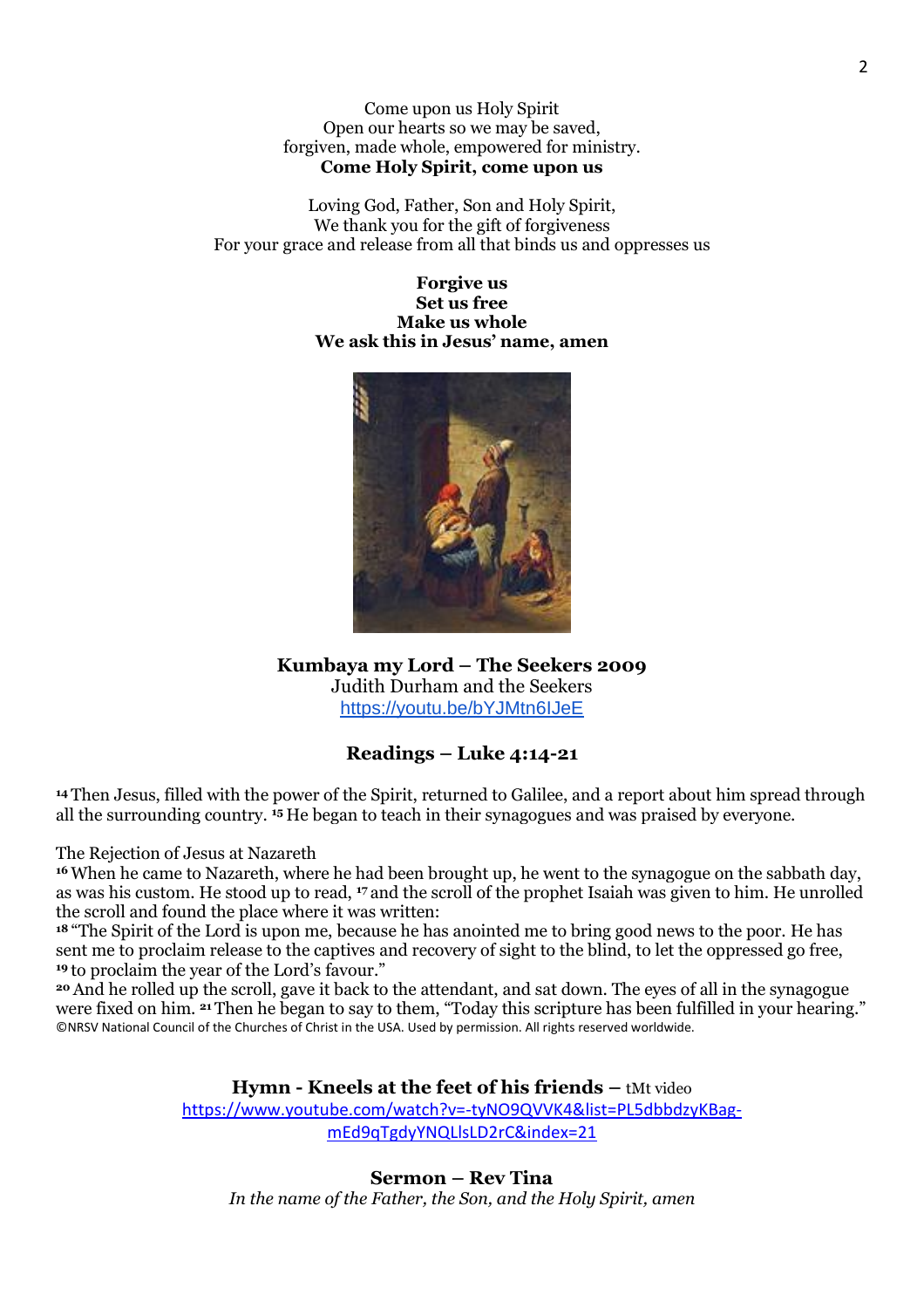

*By Tissot* 

Try to imagine what it was like for the people from Jesus' hometown who heard him speak in their synagogue. Nazareth was a small quiet village. Jesus read from the scroll of Isaiah and everyone's eyes were upon him. When he said: *"Today this scripture has been fulfilled in your hearing"* it would have had a profound effect upon their lives.

Someone they thought they knew, claimed to be the Messiah, the one they'd longed for. Could they believe?

Jesus came before them in the power of the Spirit. He was filled with the Spirit. Could they see this in him?

Jesus is proclaiming he has come to bring good news to the poor. At this moment in history, the poor were anyone who was excluded and marginalised because of status, power, wealth, education, gender, family heritage, race, religion, or ritual cleanliness. Anyone out of boundaries defined by those who had power. Jesus broke open the rock-hard walls of exclusion and offered grace to all. For all were poor in some way. All outsiders were offered God's grace.

Jesus offered the blind sight, not the physically blind but those who couldn't see spiritually and know God in their hearts and experience God's revelation. In this gospel, sight is a metaphor for receiving revelation and experiencing salvation. It was about people's hearts being opened to know the deepfelt truth that they were loved by God and free.

All were to be redeemed. All captives were to be set free from oppression and released. Released is about being set free from brokenness and sin, from anything that stands in the way of an intimate relationship with God. Jesus comes to save God's people and release them. He comes to offer the gift of grace, God's unmerited love that cannot be earned which is given and accepted freely to all.

Jesus' healing miracles released many people and over the centuries many have continued to find healing.

I was involved in healing ministry with an ecumenical team at St Paul's cathedral for fifteen years and during that time witnessed many people being set free from spiritual illnesses and oppressive thinking. One lady dying from cancer came for prayer several times and just before she died, she drew an image of a fruit tree blossoming and said for the first time in her life she was feeling alive and whole. She passed away peacefully. I've been part of healing services and offered healing prayer throughout Melbourne and as far away as Iona, Scotland. It's a transforming ministry that offers peace and wholeness to many people.

We cannot define who is outside God's grace. Jesus has redefined all human assumptions of who is in and who is out. All are in. All are offered grace. All are released. All are forgiven. Jesus saves us all.

Jesus' good news has transformed the entire world.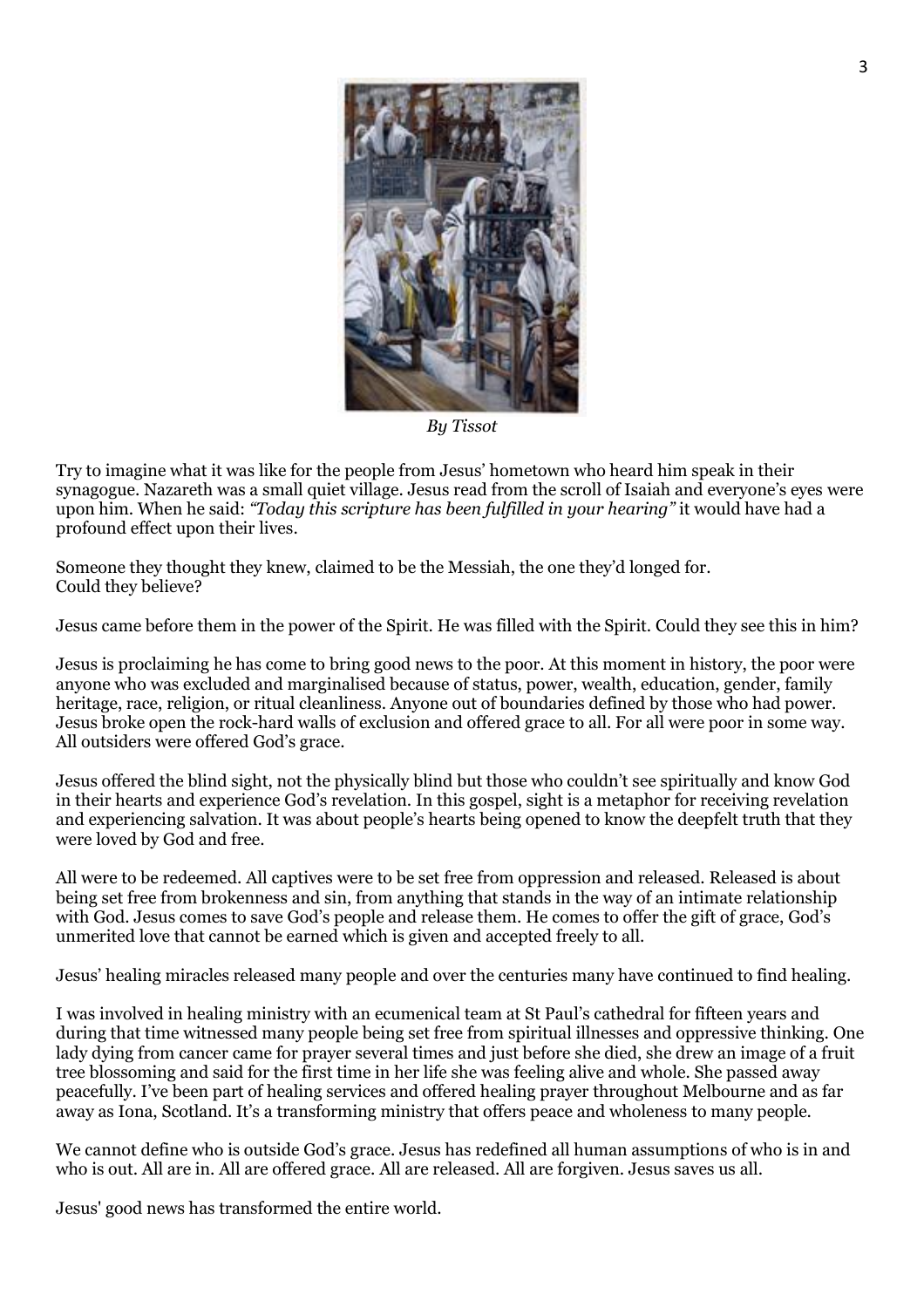# **Quiet Moment**



## **YouTube Shine Jesus Shine - Graham Kendrick Music 2019** <https://youtu.be/wAFcwns4uHc>

## **Offering Prayer**

*(about offering up ourselves and giving thanks to God for all we have)* **Lord and giver of every good thing we bring to you our lives and gifts for your kingdom all for transformation through your grace and love made known in Jesus Christ our Saviour, amen**

## **Prayers of the People – Elaine Hewson (from the combined service)**

We come to the privileged place of prayer, where we hold before the One who is infinite love, our beautiful yet suffering world, our churches, those close to us who are in special need and ourselves. God of Jesus, in many ways our world is like the wedding at Cana wedding: depleted. And wonderfully, you are here, with us, understanding our concerns, our feelings of helplessness for so many troubled areas of discord, conflict, and natural disasters.

As we hear the news each day, may we be like Mary, coming to you with all our concerns. Like the servants, following your leading, trusting you where the outcome is not clear. Like the wedding hosts and guests, rejoicing, marvelling, and enjoying your gifts. Give us eyes to see the evidence of your presence with us. Evidence seen in all who are working for good, for peace in so many ways, In difficult situations; Aid agencies, Governments, Health workers and all who keep the wheels turning in our societies. We pray for them. For health and strength, wisdom and protection in all their work and difficult decision making.

God of Jesus, we pray for your body the church. Wherever your people are placed, all around the world, may we be faithful and true to you.

This week, we follow the World Council of Churches in praying for the countries of Bahrain, Kuwait, Oman, Qatar, Saudi Arabia, United Arab Emirates, Yemen.

We pray for women and those in these countries who are deprived of basic freedoms and human dignity. For the wise use of the benefits of oil and other natural resources for the sake of all.

For the emergence of stable democratic societies based on the rule of law, social justice and respect. For religious and other freedoms.

Within Australia, we pray for the Armenian Apostolic Church and for the Northern Territory Council of Churches. We pray for all the churches of Whitehorse that we might be faithful and alert for ways we can show the unifying love of God.

God of the Church, we hold before you our Ministers, Tina, Peter and Pete and their families and our 3 congregations working to form the Whitehorse Cluster. Our Gospel story reminds us that, if at times we feel depleted, transformation is the hallmark of your presence and as we faithfully follow where you lead us, we will continue to see something new and wonderful, and we'll rejoice to be your people in our community. May we always be mindful that it's the love we demonstrate that ultimately points others to the God of Love.

God of Jesus, we thank you for our beautiful country. May respect for our land and respect for each person, first peoples and all people, be a growing reality here.